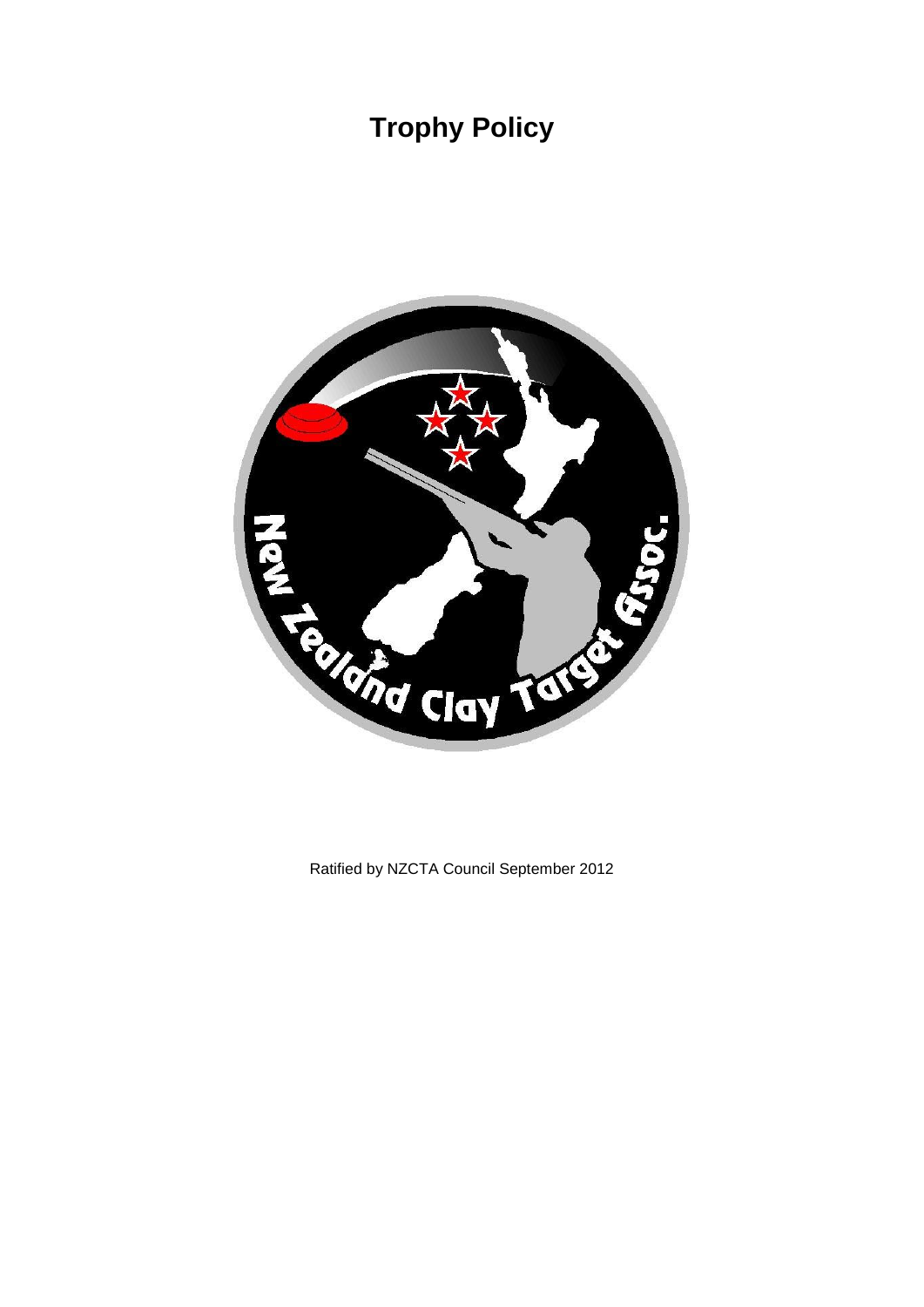## **Rationale:**

This Policy covers the procedure around donating a trophy to the NZCTA, the ownership of trophies, naming rights, designs, protocol at presentations and care of trophies. This Policy covers new and existing Trophies.

### **Definitions:**

For the purposes of this document Trophies means all cups, trophies, shields and other awards given as recognition of winning NZCTA events.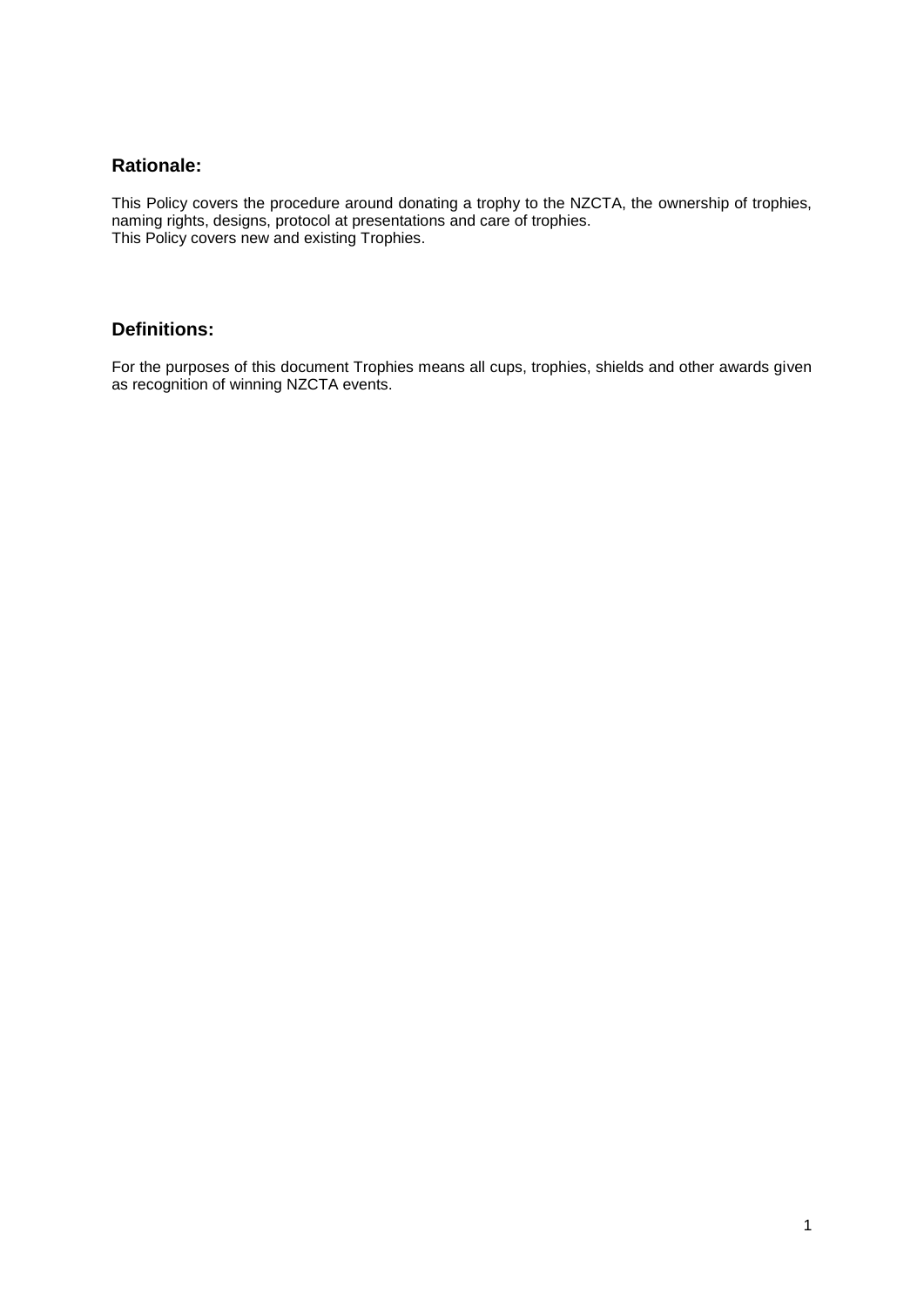## **Section 1: New Trophies**

#### **Donating Trophies to the NZCTA**

The procedure for donating trophies to the NZCTA is that an application must be made in writing to the NZCTA Executive and approved at the Council meeting. If possible a clear indication of the type of trophy should be included with the offer.

#### **Type and design of Trophies**

The NZCTA must have trophies that are appropriate and fit in with the NZCTA Mission Statement. Anything other than a standard "cup" type trophy must have the prior approval of either the President or the Executive Officer.

#### **Supply of Trophies**

There are no stipulations on where donated trophies are to be purchased from but the NZCTA can suggest that Truss Jewellers of Rotorua are sympathetic to the style of trophies that the NZCTA currently have and can offer reasonable rates.

#### **Naming of Trophies**

All trophies must be clearly labelled with what the event it represents and that it is the NZ Clay Target Association.

An ideal name for a trophy would be along the lines of:

*New Zealand Clay Target Association New Zealand Double Rise Championship Super Veterans Donated by Neil & Wilma Berry*

#### **Engraving on new Trophies**

The initial engraving on donated trophies is at the cost of the donor. This includes the event name (as above). It is desirable to have the history of previous winners also engraved on donated trophies.

#### **Presentations**

Where possible, the NZCTA will provide the donor with the opportunity to present the trophy for the very first time. All subsequent presentations will be done by the NZCTA Executive and the donor will not be given the opportunity to present the trophy at subsequent NZCTA Championship presentations.

#### **Ownership**

Once a trophy has been donated to the NZCTA then all claims of ownership by the donator are relinquished and the NZCTA has sole responsibility for the trophy.